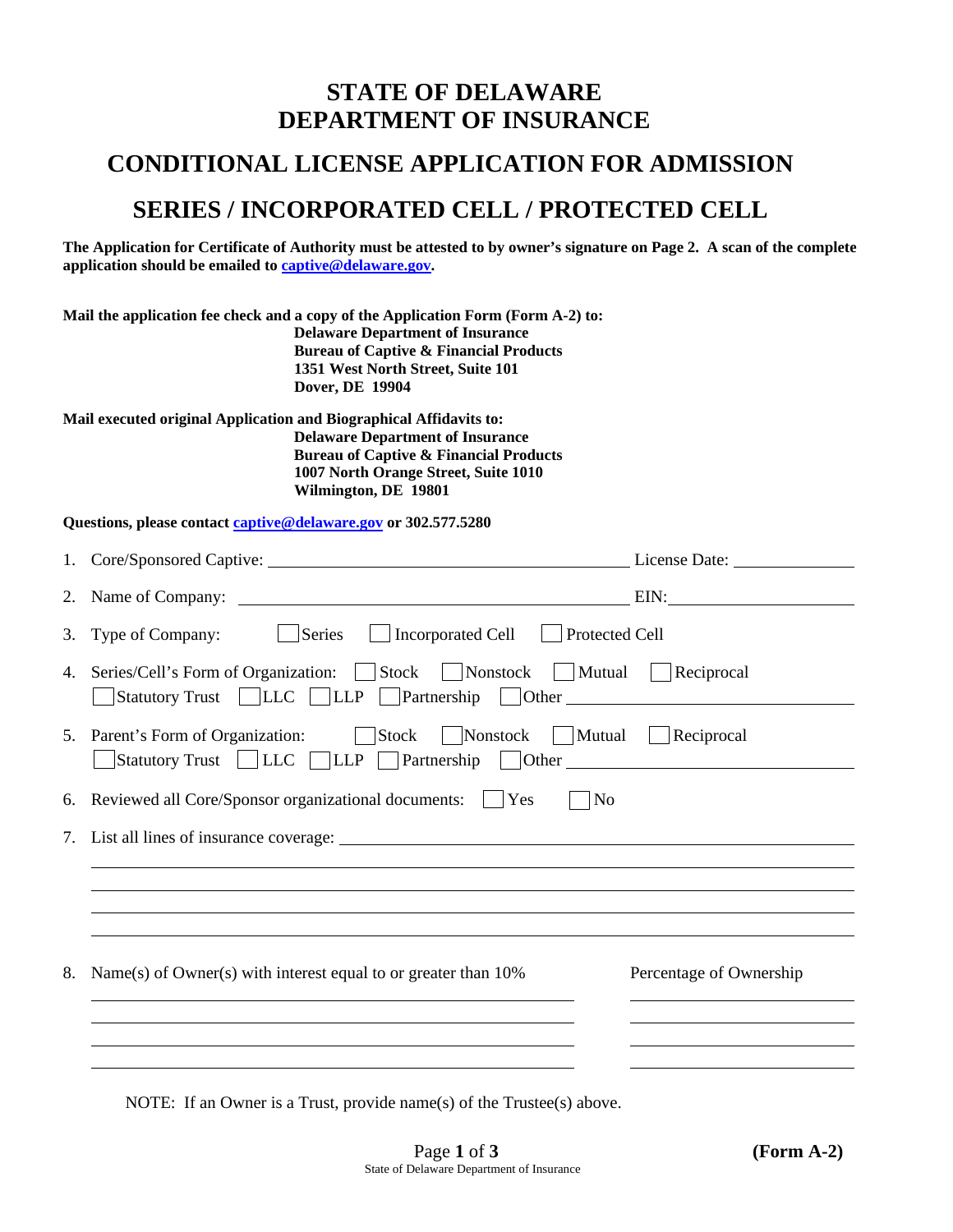- 9. Explain relationship between or among Owners:
- 10. Enclose completed Biographical Affidavits and most recent audited financial statements for either Owner(s), Operating Company, or Holding Company identified above. In cases where audited financial statements are not available, please provide income statements with balance sheets.
- 11. Name, address, telephone, and email of the Captive Manager who may be contacted regarding this application:
- 12. Total Capital & Surplus of the Company. Break down the amounts below:

| Letter of Credit:<br>(a)                                  |  |
|-----------------------------------------------------------|--|
| Financial Institution/Bank issuing:                       |  |
| $(b)$ Cash:<br>Mutual Funds on NAIC Approved List:<br>(c) |  |

Initial Capital  $\&$  Surplus will become the required minimum Capital  $\&$  Surplus to be always held.

**I certify that to the best of my knowledge and belief all the information given in this application is true and correct. I further certify that I will notify the commissioner within thirty days of any material change in the information filed with this application.** 

| Owner's Name:      | Date |
|--------------------|------|
| Owner's Signature: |      |
| Title:             |      |

~~~~~~~~~~~~~~~~~~~